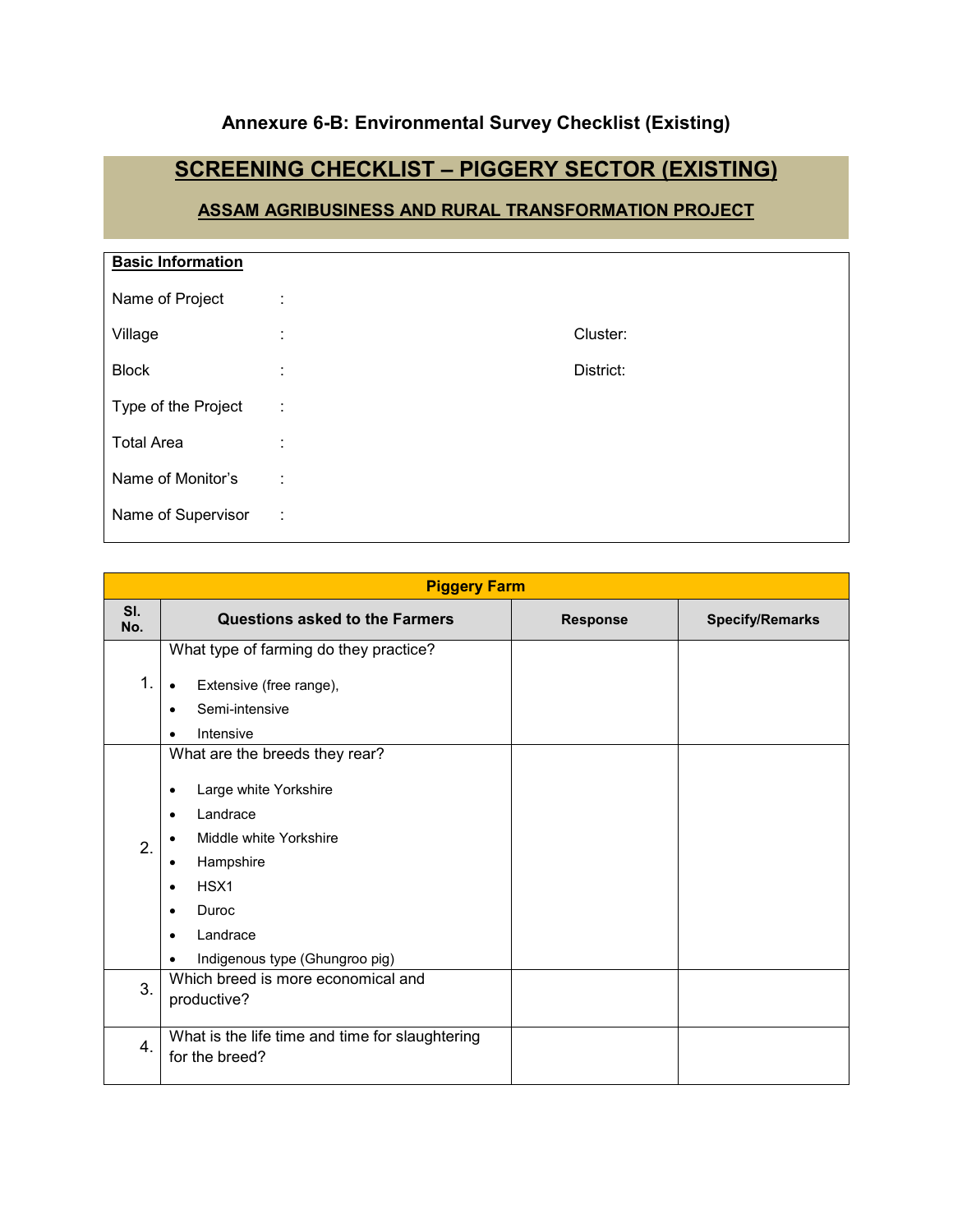# **SCREENING CHECKLIST – PIGGERY SECTOR (EXISTING)**

#### **ASSAM AGRIBUSINESS AND RURAL TRANSFORMATION PROJECT**

| 5.  | What type of farm it is? (Govt/Private)                                                                                                                                                                                                                                                                                                                        |  |
|-----|----------------------------------------------------------------------------------------------------------------------------------------------------------------------------------------------------------------------------------------------------------------------------------------------------------------------------------------------------------------|--|
| 6.  | Area of the farm?                                                                                                                                                                                                                                                                                                                                              |  |
| 7.  | the<br>plot<br>located<br>within<br>ls.<br>or<br>near<br>any<br>to<br>environmentally sensitive area like notified forest<br>area, biosphere reserve, wildlife sanctuary, wetland,<br>etc.?                                                                                                                                                                    |  |
| 8.  | What pig breed is being reared?                                                                                                                                                                                                                                                                                                                                |  |
| 9.  | Status of Land ownership? (Patta land, Lease land,<br>Exonia, Govt. Land, Etc.)                                                                                                                                                                                                                                                                                |  |
| 10. | What types of feed they use? Do they meet their<br>requirements?                                                                                                                                                                                                                                                                                               |  |
| 11  | From where do they buy feeds?                                                                                                                                                                                                                                                                                                                                  |  |
| 12. | Do they have proper facility for vaccination?                                                                                                                                                                                                                                                                                                                  |  |
| 13. | Do they have any facilities for artificial<br>insemination?                                                                                                                                                                                                                                                                                                    |  |
| 14  | Are they aware of the diseases in pigs?<br><b>Bacterial</b><br>diseases:<br>swine<br>plague,<br>swine<br>$\bullet$<br>erysipelas anthrax and inflectional abortions.<br>Viral origin diseases: swine fever, rind pest, foot<br>and mouth disease, viral pneumonia and swine<br>pox.<br>Pigs also suffer from internal and external<br>$\bullet$<br>parasitism. |  |
|     | 15 What they do to the diseased dead pig?                                                                                                                                                                                                                                                                                                                      |  |
| 16  | What are the present waste management<br>practices of the piggery farm in terms of:<br>Waste collection method; and<br>Waste treatment and disposal?                                                                                                                                                                                                           |  |
| 17  | How far is the nearby water body? (River or<br>pond).                                                                                                                                                                                                                                                                                                          |  |
| 18. | What is the water requirement of for the farm?<br>Do they meet their requirements?                                                                                                                                                                                                                                                                             |  |
| 19. | Are there any impacts on the local flora and<br>fauna from piggery?                                                                                                                                                                                                                                                                                            |  |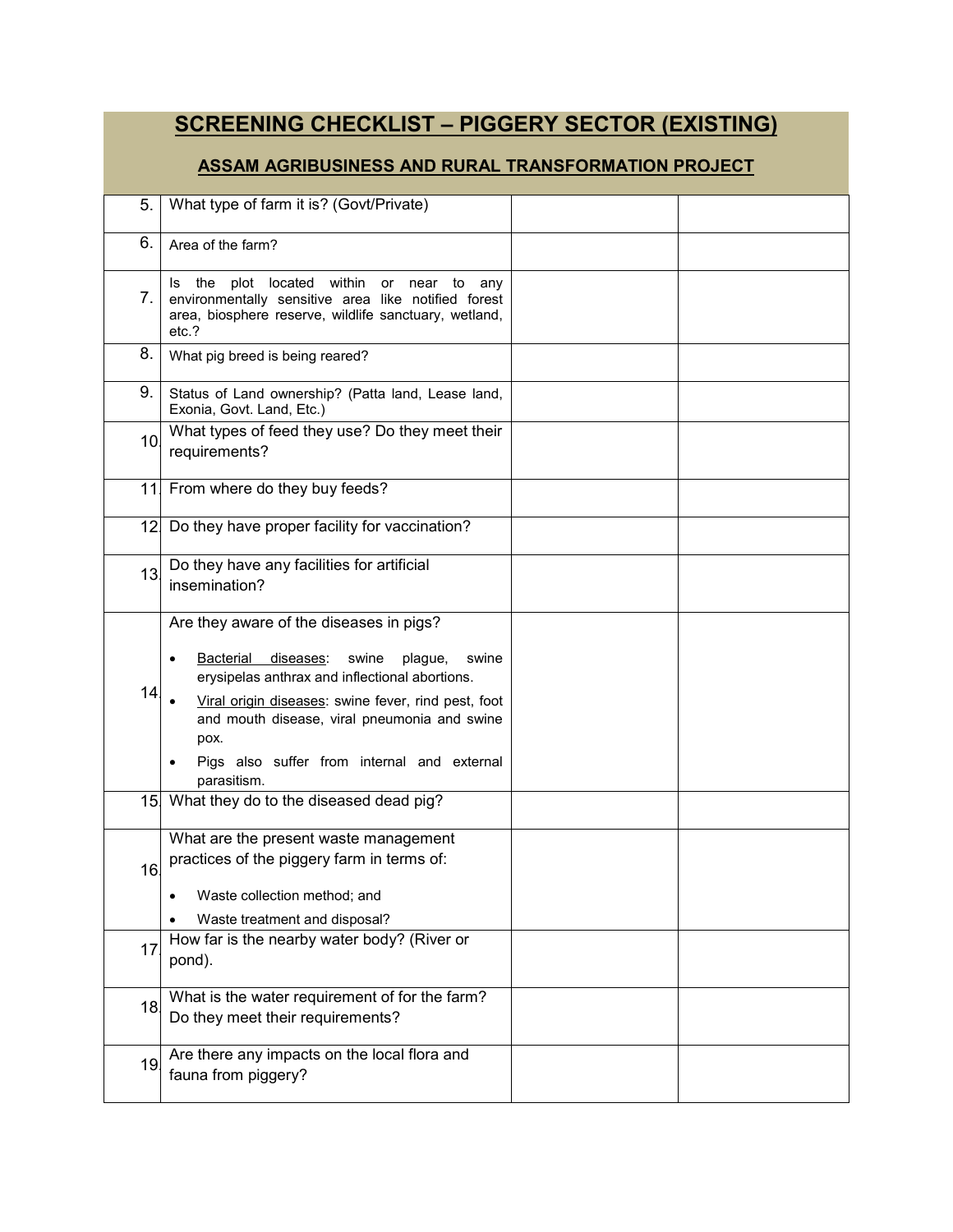# **SCREENING CHECKLIST – PIGGERY SECTOR (EXISTING)**

#### **ASSAM AGRIBUSINESS AND RURAL TRANSFORMATION PROJECT**

| 20<br>21   | Were the farmers aware of diseases caused to<br>them from piggery? Do they suffer from any of<br>these diseases like:<br>Respiratory problems: asthma, bronchitis<br>$\bullet$<br>Gastrointestinal problems: diarrhea<br>Any cases of, conjunctivitis, influenza, allergies,<br>like tape worm, swine flu etc.?<br>Do they have proper license for the slaughter<br>house? |                 |                        |
|------------|----------------------------------------------------------------------------------------------------------------------------------------------------------------------------------------------------------------------------------------------------------------------------------------------------------------------------------------------------------------------------|-----------------|------------------------|
|            | <b>Slaughter Houses</b>                                                                                                                                                                                                                                                                                                                                                    |                 |                        |
| SI.<br>No. | <b>Questions asked to the Farmers</b>                                                                                                                                                                                                                                                                                                                                      | <b>Response</b> | <b>Specify/Remarks</b> |
| 22         | What is the number of pigs being slaughtered<br>per day?                                                                                                                                                                                                                                                                                                                   |                 |                        |
|            | Is there any inspection and monitoring from<br>23 veterinary department for, pre mortem and post<br>mortem?                                                                                                                                                                                                                                                                |                 |                        |
| 24         | Does the slaughter house have proper drainage<br>facilities?                                                                                                                                                                                                                                                                                                               |                 |                        |
| 25         | Are there any treatment, management and<br>recycling practices for the wastes generated?                                                                                                                                                                                                                                                                                   |                 |                        |
|            | 26 What they do to the unsold pork?                                                                                                                                                                                                                                                                                                                                        |                 |                        |
| 27.        | What is the daily water requirement of the<br>slaughter house?                                                                                                                                                                                                                                                                                                             |                 |                        |
| 28.        | What is the energy requirement of the slaughter<br>house per day?                                                                                                                                                                                                                                                                                                          |                 |                        |
| 29.        | Do the butchers use any Personal Protective<br>Equipment?                                                                                                                                                                                                                                                                                                                  |                 |                        |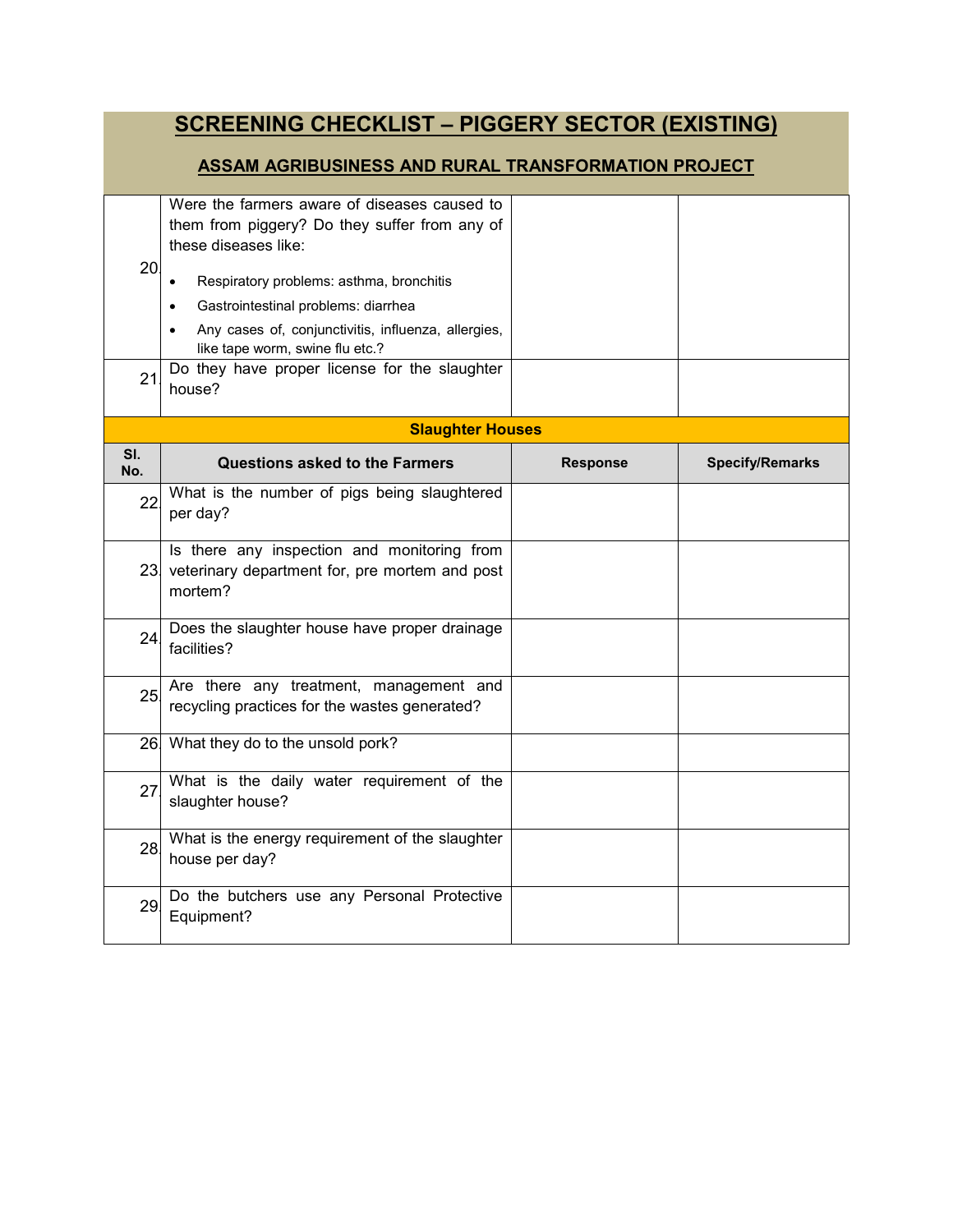## **ANNEXURE 7: ANTICIPATED ENVIRONMENTAL IMPACTS AND MITIGATION MEASURES (BY PROJECT SECTORS)**

### **Piggery Sector**

| SI.<br>No. | <b>Project Stage</b>                                | <b>Project Activity</b>                                                                                                 | Environmental /<br><b>Operational Impacts</b>                                                                                                                                                                                                                                                                                                                                                                                  | <b>Mitigation Measures</b>                                                                                                                                                                                                                                                                                                                                                                                                                                                                                                                                                                                                                                                                                                                                                                                                                                                                                                                         |
|------------|-----------------------------------------------------|-------------------------------------------------------------------------------------------------------------------------|--------------------------------------------------------------------------------------------------------------------------------------------------------------------------------------------------------------------------------------------------------------------------------------------------------------------------------------------------------------------------------------------------------------------------------|----------------------------------------------------------------------------------------------------------------------------------------------------------------------------------------------------------------------------------------------------------------------------------------------------------------------------------------------------------------------------------------------------------------------------------------------------------------------------------------------------------------------------------------------------------------------------------------------------------------------------------------------------------------------------------------------------------------------------------------------------------------------------------------------------------------------------------------------------------------------------------------------------------------------------------------------------|
| 1.         | Pre-<br><b>Construction</b><br><b>Stage Impacts</b> | Land<br>requirement                                                                                                     | Permanent/<br>temporary<br>$\bullet$<br>loss of agricultural land<br>and other assets at the<br>project<br>site<br>and<br>its<br>influence area<br>Effect to the local ecology<br>(flora and fauna)<br>Change in landuse pattern                                                                                                                                                                                               | Provision of compensation for<br>$\bullet$<br>the affected people (PAP's) as<br>per the proposed Entitlement<br>Matrix.<br>In the worst case, there should<br>be a provision for Resettlement<br>and Rehabilitation (R&R)<br>Use of participatory methods to<br>$\bullet$<br>affected<br>include<br>people<br>in.<br>decision making process.<br>Compensatory measures<br>for<br>restoring the affected flora and<br>fauna should be explored.<br>Provision should be made as per<br>existing landuse policies,<br>the<br>laws and land rights                                                                                                                                                                                                                                                                                                                                                                                                     |
|            |                                                     |                                                                                                                         | Site Clearance                                                                                                                                                                                                                                                                                                                                                                                                                 | Site clearance shall be carried<br>$\bullet$<br>out in such a way that the<br>clearance and grubbing waste<br>are disposed immediately in the<br>designated<br>dumping<br>site<br>identified for the project.                                                                                                                                                                                                                                                                                                                                                                                                                                                                                                                                                                                                                                                                                                                                      |
| 2.         | <b>Construction</b><br><b>Stage Impacts</b>         | Upgradation<br>of<br>$\bullet$<br>roads<br>and<br>culverts (for the<br>$\mathsf{link}/\mathsf{ }$<br>approach<br>roads) | Generation of noise from<br>$\bullet$<br>construction machineries.<br>Air pollution (dust and<br>emission) resulting from<br>the<br>movement<br>of<br>construction vehicles and<br>from the construction site.<br>Surface water quality may<br>get deteriorated due to the<br>runoff<br>from<br>the<br>construction site<br>Degradation of soil quality.<br>Loss of Top soil<br>Transportation<br>of<br>construction materials | Construction machineries should<br>$\bullet$<br>be fitted with acoustic proof to<br>reduce noise levels.<br>Construction activities should be<br>avoided<br>environmental<br>near<br>sensitive areas.<br>Construction<br>activities<br>which<br>$\bullet$<br>causes high noise levels should<br>be performed during the day time<br>Application of water sprays<br>should be carried out to reduce<br>dust emission<br>All the vehicles must have valid<br>PUC certificates at all the time<br>during construction phase of the<br>project<br>Wastewater that is generated<br>from site activities should be<br>collected in settlement tanks /<br>soak pit and should be disposed<br>according<br>environmental<br>to<br>regulations<br>per CPCB<br>(as<br>wastewater<br>discharge<br>standards).<br>No burning of materials should<br>$\bullet$<br>be carried out on site.<br>Proper handling and care should<br>be taken of the wastes that are |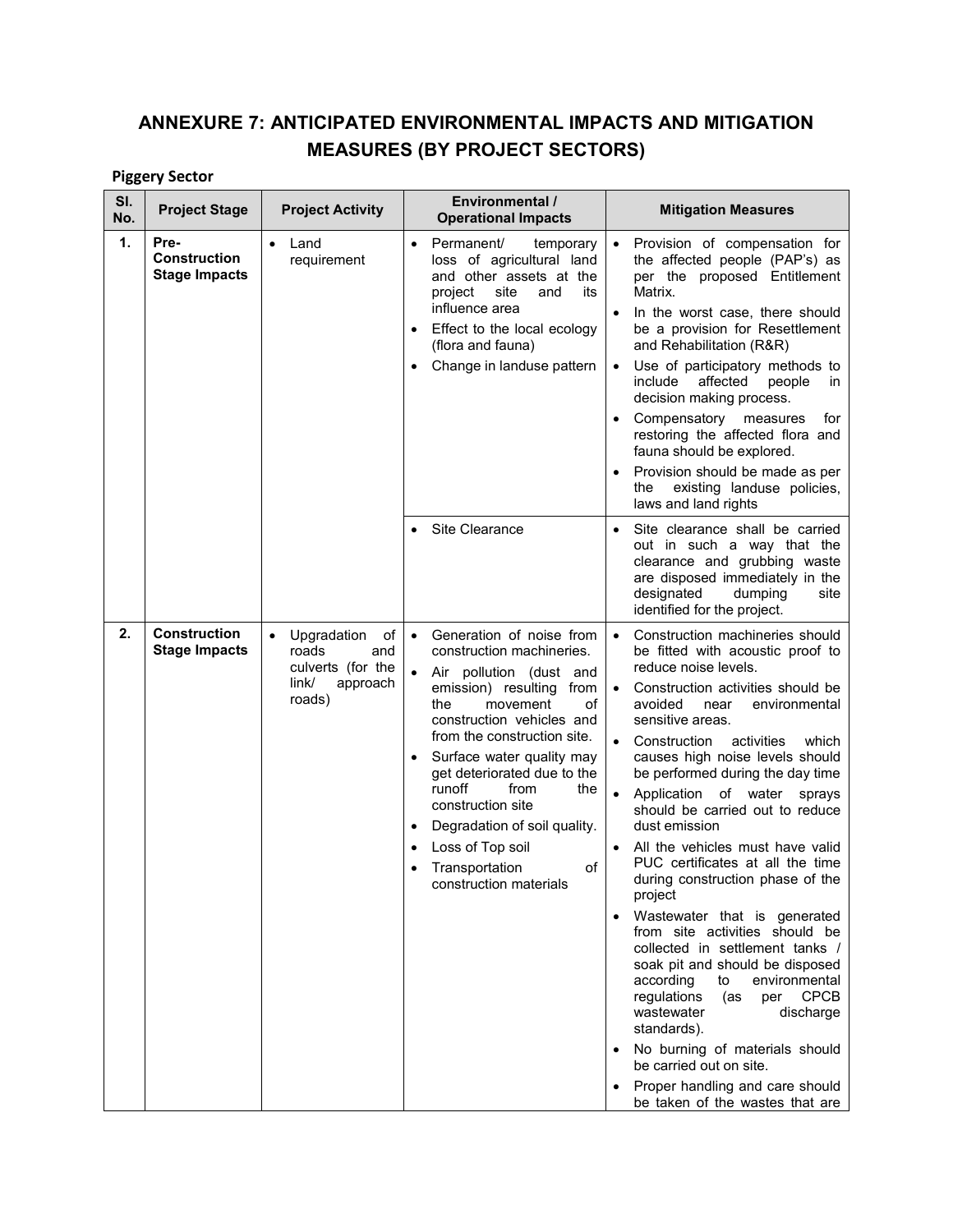| SI.<br>No. | <b>Project Stage</b> | <b>Project Activity</b>                                                                                                                                                                                                                                                                                                                                                                                                    | <b>Environmental /</b><br><b>Operational Impacts</b>                                                                                                                                                                                                                                                | <b>Mitigation Measures</b>                                                                                                                                                                                                                                                                                                                                                                                                                                                                                                                                                                                                                                                                                                                                                                                            |
|------------|----------------------|----------------------------------------------------------------------------------------------------------------------------------------------------------------------------------------------------------------------------------------------------------------------------------------------------------------------------------------------------------------------------------------------------------------------------|-----------------------------------------------------------------------------------------------------------------------------------------------------------------------------------------------------------------------------------------------------------------------------------------------------|-----------------------------------------------------------------------------------------------------------------------------------------------------------------------------------------------------------------------------------------------------------------------------------------------------------------------------------------------------------------------------------------------------------------------------------------------------------------------------------------------------------------------------------------------------------------------------------------------------------------------------------------------------------------------------------------------------------------------------------------------------------------------------------------------------------------------|
|            |                      |                                                                                                                                                                                                                                                                                                                                                                                                                            |                                                                                                                                                                                                                                                                                                     | generated at the site to avoid run<br>off.<br>Top soil should be preserved<br>$\bullet$<br>and it shall be reused for<br>landscaping/ horticulture etc.,<br>The contractor should obtain the<br>construction material only from<br>approved quarries / sites.<br>All<br>vehicles<br>transporting<br>$\bullet$<br>construction material shall be<br>covered with Tarpaulin to avoid<br>fugitive<br>dust<br>during<br>transportation                                                                                                                                                                                                                                                                                                                                                                                    |
|            |                      | Construction<br>of<br>$\bullet$<br>cold<br>storages<br>and<br>development of<br>infrastructure for<br>electronic<br>trading.<br>Development of<br>Rural<br>Haats<br>near production<br>clusters-<br>Providing<br>platforms<br>with<br>sheds<br>for<br>producers/<br>retailers,<br>pathways etc.<br>Construction of<br>modern auction<br>platform<br>with<br>trader<br>sheds,<br>sheds<br>and<br>Loading/<br>unloading area | Generation of construction<br>$\bullet$<br>demolition<br>wastes<br>and<br>like,<br>metal<br>scrapers,<br>bricks,<br>cement,<br>stones<br>etc.<br>Generation of excavated<br>$\bullet$<br>soils<br>Habitat modification.<br>$\bullet$<br>Transportation<br>of<br>$\bullet$<br>construction materials | Reusing and recycling of the<br>wastes are to be adopted for<br>those other than hazardous<br>wastes which will be removed<br>licensed<br>and<br>managed<br>by<br>vendors.<br>For wastes which could not be<br>reused or recycled, a reputable<br>collector should be employed by<br>the Contractor to remove this<br>waste to landfill.<br>Construction spoils shall<br>be<br>$\bullet$<br>reused to the extent possible as<br>a filling material/ construction<br>purposes.<br>Implementation of Solid Waste<br>Management Plan/Practice.<br>The contractor should obtain the<br>construction material only from<br>approved quarries / sites.<br>All<br>vehicles<br>transporting<br>$\bullet$<br>construction material shall be<br>covered with Tarpaulin to avoid<br>fugitive<br>dust<br>during<br>transportation |
|            |                      | Engagement of<br>labours<br>for<br>construction<br>purpose<br>and<br>their settlement<br>(construction<br>labour camps).                                                                                                                                                                                                                                                                                                   | 30. Waste generation<br>labour<br>from<br>camp.<br>31. Exploitation<br>оf<br>land and<br>water<br>resources.<br>32. Modification<br>оf<br>for<br>land<br>their<br>establishment.                                                                                                                    | toilets<br>33. Proper<br>and<br>waste disposal areas<br>should be provided to<br>the labours residing at<br>the site.<br>34. Water for drinking and<br>sanitation<br>purposes<br>should be supplied in<br>reduce<br>order<br>to<br>exploitation<br>of water<br>resources.<br>35. Uncultivable<br>barren                                                                                                                                                                                                                                                                                                                                                                                                                                                                                                               |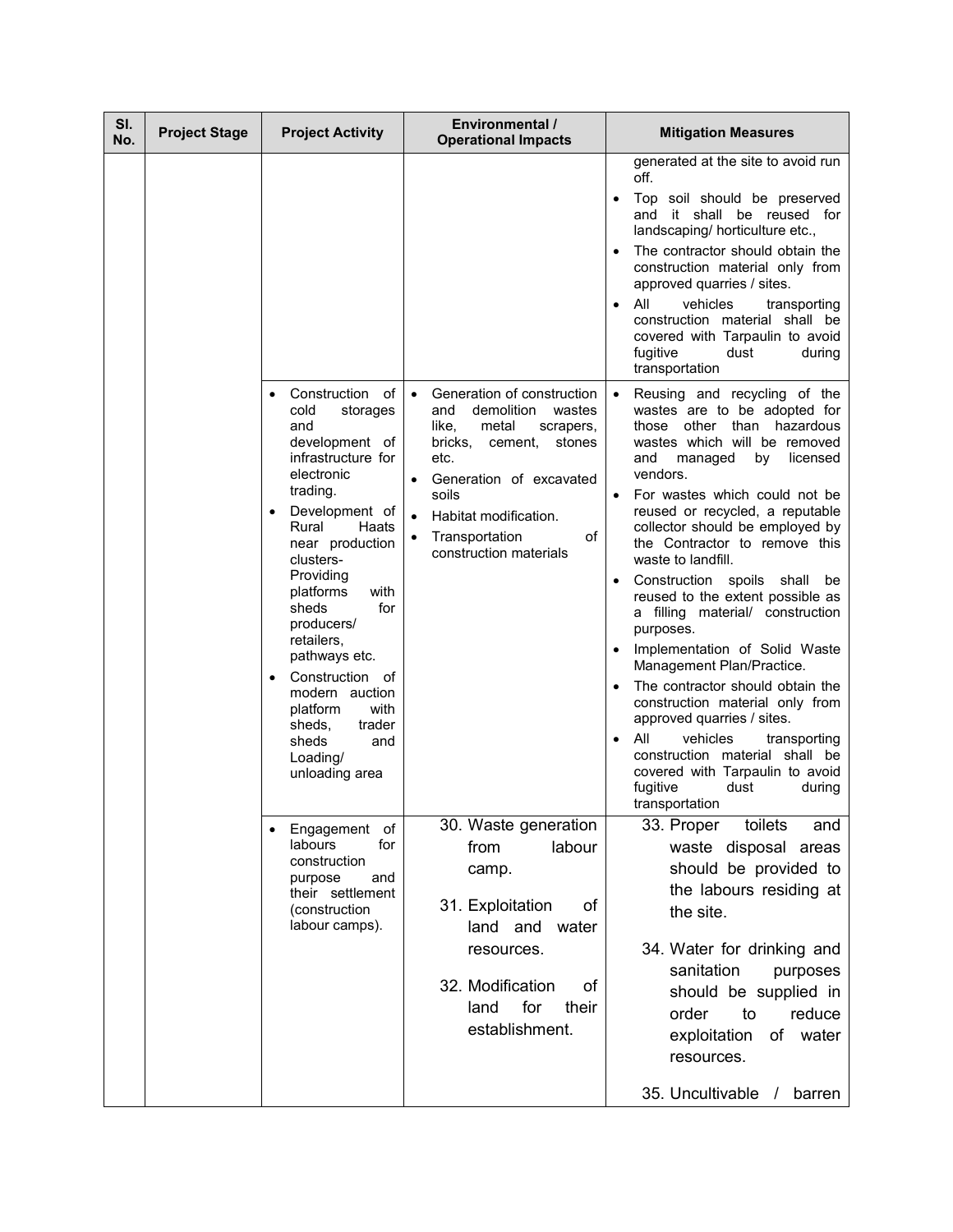| SI.<br>No. | <b>Project Stage</b>                                                      | <b>Project Activity</b>                            | Environmental /<br><b>Operational Impacts</b>                                                                                                                                              | <b>Mitigation Measures</b>                                                                                                                                                                                                                                                                                                                                                                       |
|------------|---------------------------------------------------------------------------|----------------------------------------------------|--------------------------------------------------------------------------------------------------------------------------------------------------------------------------------------------|--------------------------------------------------------------------------------------------------------------------------------------------------------------------------------------------------------------------------------------------------------------------------------------------------------------------------------------------------------------------------------------------------|
|            |                                                                           |                                                    |                                                                                                                                                                                            | land should be used as<br>settlement<br>temporary<br>(construction<br>labour<br>camps) for the labours.                                                                                                                                                                                                                                                                                          |
|            |                                                                           | Impact<br>on<br>Surface Water                      | 36. Sediment<br>accumulation<br>in<br>runoff                                                                                                                                               | 37. Erosion and sediment<br>control best practices<br>should be adopted.<br>38. Disturbed areas will be<br>re-vegetated                                                                                                                                                                                                                                                                          |
|            |                                                                           | Soil<br>Quality<br>Impact                          | of<br>39. Disposal<br>construction<br>wastes                                                                                                                                               | 40. Wastes<br>will<br>be<br>gathered<br>and<br>periodically hauled to<br>the local disposal site                                                                                                                                                                                                                                                                                                 |
| 3.         | <b>Operation</b><br><b>Stage Impact</b><br>(Selection of<br>Proper Breed) | <b>Pig Rearing</b>                                 | Adoption of Bad practices<br>in Pig rearing                                                                                                                                                | Prohibition of use of antibiotics to<br>$\bullet$<br>'prevent' an early death of the<br>pigs without proper medical<br>guidance used<br>Injection of growth hormones to<br>$\bullet$<br>accelerate the growth of pigs to<br>attain higher body mass ratio to<br>meet the market demand should<br>be avoided                                                                                      |
|            |                                                                           | Indigenous<br>species                              | Selection of breeds that<br>cannot adapt to the local<br>climatic<br>conditions<br>will<br>lead to loss of livestock or<br>results in low productivity<br>and might have health<br>issues. | Selection of suitable breed in<br>$\bullet$<br>order<br>to<br>have<br>increased<br>adaptability.<br>Indigenous species should be<br>artificial<br>promoted<br>in<br>insemination facility.<br>Provide<br>the<br>awareness<br>to<br>farmers about significance of the<br>indigenous pig species                                                                                                   |
|            |                                                                           | Use of chemical<br>fertilizer<br>and<br>pesticides | Use of Chemicals/fertilizer<br>in fodder production                                                                                                                                        | Sensitization workshop should<br>$\bullet$<br>be conducted for the farmers<br>about the bio-accumulation of<br>chemicals in the pork meat and<br>its implication on the human<br>health.<br>Promoting the use of bio manure<br>$\bullet$<br>for farming, and use of bio food<br>traditional<br>and<br>feed<br>such<br>Mustard Oil cake, by-product of<br>polished rice, maize etc., for<br>pigs. |
|            |                                                                           | of<br>Shortage<br>Food                             | Shortage of food may<br>$\bullet$<br>occur due to rearing of<br>more number of pigs for<br>more yields.                                                                                    | Water Hyacinth is abundant in<br>Assam which can be used as a<br>food for pigs. This can reduce<br>cost of pig rearing.<br>Integrated<br>farming<br>practices                                                                                                                                                                                                                                    |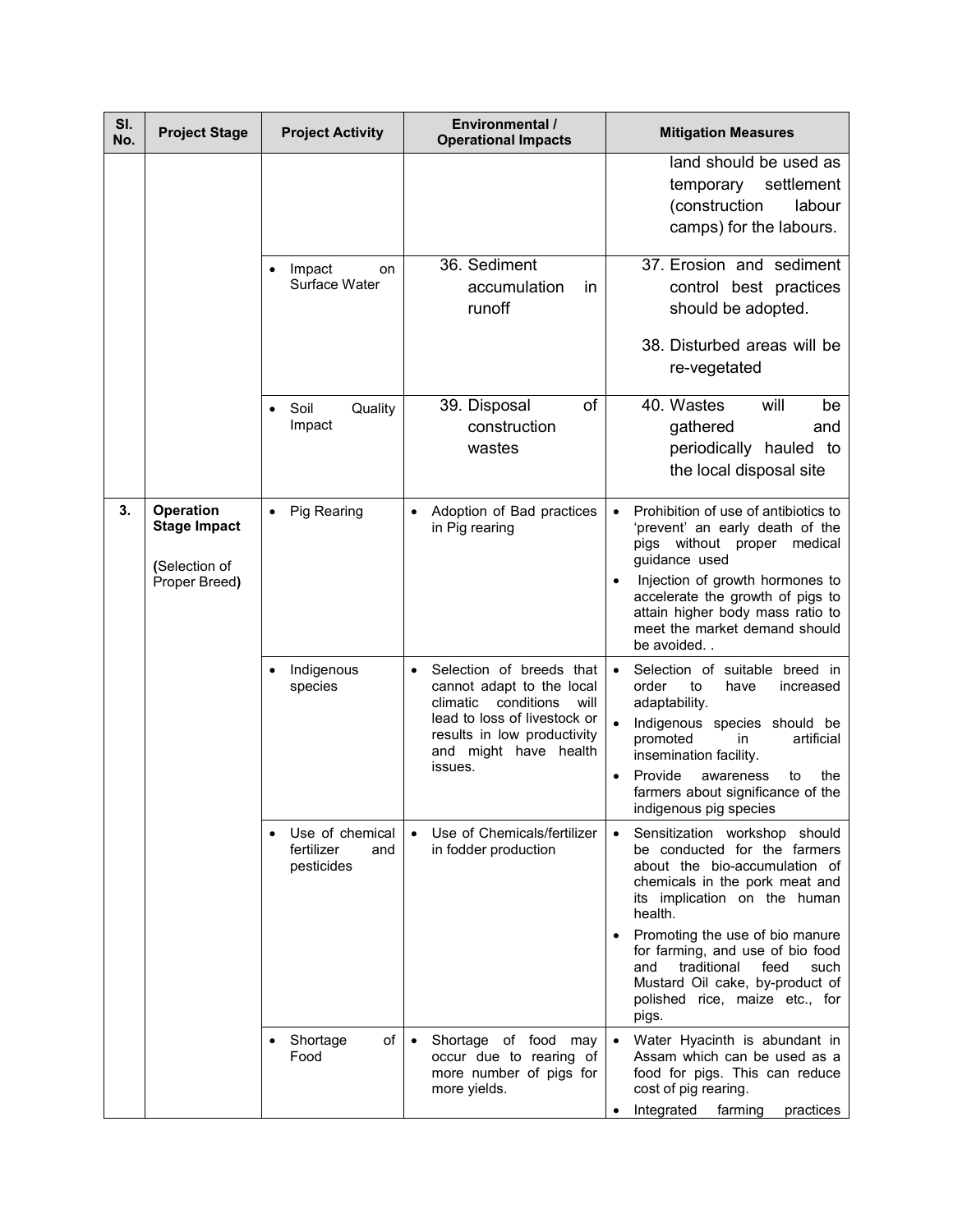| SI.<br>No. | <b>Project Stage</b> | <b>Project Activity</b>      | Environmental /<br><b>Operational Impacts</b>                                                                                          | <b>Mitigation Measures</b>                                                                                                                                                                                                                                                                                            |
|------------|----------------------|------------------------------|----------------------------------------------------------------------------------------------------------------------------------------|-----------------------------------------------------------------------------------------------------------------------------------------------------------------------------------------------------------------------------------------------------------------------------------------------------------------------|
|            |                      |                              |                                                                                                                                        | should be promoted so as to<br>promote the use of farm waste<br>(kitchen waste, by-products of<br>food grains etc.,) as food for<br>pigs.                                                                                                                                                                             |
|            |                      | Infectious<br>disease        | traditional<br>The<br>farmers<br>have little knowledge on<br>food safety, public health<br>risk and zoonotic issues in<br>pig rearing. | An awareness program to farmer<br>on precaution measures that<br>needs to be adopted during<br>epidemic/ spreading of infectious<br>diseases in pig should be made<br>available. Knowledge on the<br>possible diseases that could be<br>transmitted from pig to humans<br>such<br>H1N1should<br>as<br>be<br>provided. |
|            |                      |                              |                                                                                                                                        | Awareness on the disposal<br>techniques and safety measures<br>to be adopted while handling<br>contaminated / infectious meat                                                                                                                                                                                         |
|            |                      | Storage of Meat              | cold<br>Poor/improper<br>(refrigeration)<br>storage<br>facilities                                                                      | Meat is a perishable item. So in<br>order to protect it from being<br>contamination; deep freezers<br>should be used by the farmers.                                                                                                                                                                                  |
|            |                      |                              |                                                                                                                                        | The<br>about<br>the<br>awareness<br>$\bullet$<br>precaution measures that are to<br>be taken during storage and<br>transportation of pork should be<br>shared with the farmers.                                                                                                                                       |
|            |                      |                              |                                                                                                                                        | Knowledge of public hygiene<br>among traders and producers<br>should be facilitated.                                                                                                                                                                                                                                  |
|            |                      |                              |                                                                                                                                        | Proper gloves, apron should be<br>used in handling and storage of<br>pork.                                                                                                                                                                                                                                            |
|            |                      |                              |                                                                                                                                        | Cross contamination must be<br>prevented                                                                                                                                                                                                                                                                              |
|            |                      |                              | Food Safety Issue-<br>Excess use of Antibiotics<br>for increase in body mass                                                           | Provide training to the farmers<br>regarding Food safety standard<br>and regulation of GOI.                                                                                                                                                                                                                           |
|            |                      |                              | may lead to unwanted<br>chemical residue in the<br>Food Chain                                                                          | Provide awareness about human<br>health hazards due to the use of<br>antibiotics.                                                                                                                                                                                                                                     |
|            |                      |                              |                                                                                                                                        | Periodic Testing of pork samples<br>$\bullet$<br>to ensure quality and safety must<br>be in place.                                                                                                                                                                                                                    |
|            |                      | Poor<br>Hygienic<br>Practice | Poor Hygienic Practice<br>$\bullet$<br>from farming to handling<br>and marketing of pork                                               | Provide<br>about<br>$\bullet$<br>awareness<br>precaution measures that are to<br>be taken during storage and<br>transportation of pork meat from<br>the processing area.                                                                                                                                              |
|            |                      |                              |                                                                                                                                        | Knowledge of public hygiene<br>among traders and producers<br>should be facilitated.                                                                                                                                                                                                                                  |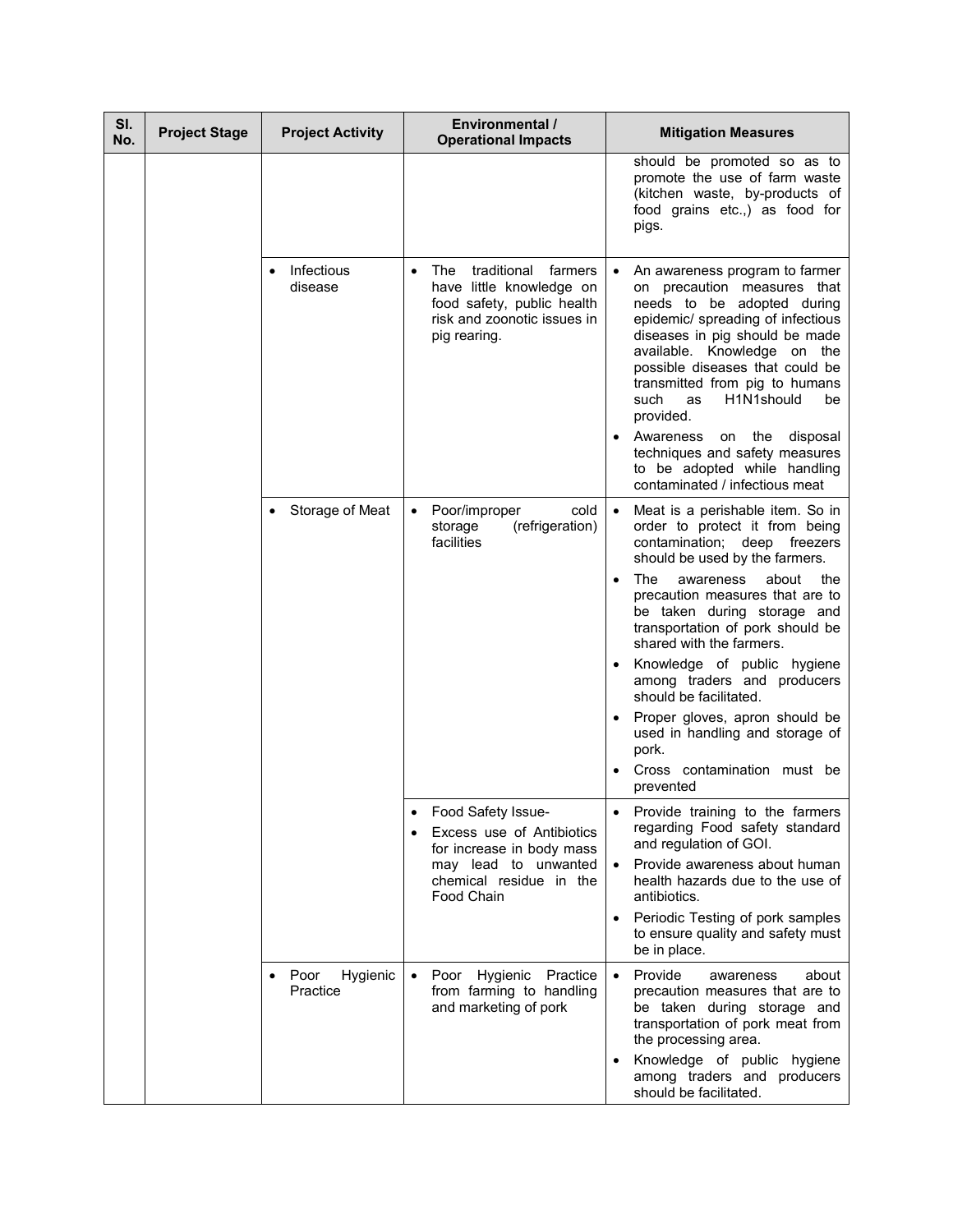| SI.<br>No. | <b>Project Stage</b> | <b>Project Activity</b> | <b>Environmental /</b><br><b>Operational Impacts</b>                                                                                                                                                                   | <b>Mitigation Measures</b>                                                                                                                                                                                                                                                                                                                                                                                                                                                                                                                                                                                                                                                                                                                                                                                                                                                                                                                                                              |
|------------|----------------------|-------------------------|------------------------------------------------------------------------------------------------------------------------------------------------------------------------------------------------------------------------|-----------------------------------------------------------------------------------------------------------------------------------------------------------------------------------------------------------------------------------------------------------------------------------------------------------------------------------------------------------------------------------------------------------------------------------------------------------------------------------------------------------------------------------------------------------------------------------------------------------------------------------------------------------------------------------------------------------------------------------------------------------------------------------------------------------------------------------------------------------------------------------------------------------------------------------------------------------------------------------------|
|            |                      |                         |                                                                                                                                                                                                                        | Awareness<br>Cross<br>$\bullet$<br>on<br>contamination by food handlers<br>must be provided.                                                                                                                                                                                                                                                                                                                                                                                                                                                                                                                                                                                                                                                                                                                                                                                                                                                                                            |
|            |                      |                         |                                                                                                                                                                                                                        | Lack of sanitation facilities for<br>food handlers.                                                                                                                                                                                                                                                                                                                                                                                                                                                                                                                                                                                                                                                                                                                                                                                                                                                                                                                                     |
|            |                      |                         |                                                                                                                                                                                                                        | Improper / Inadequate storage<br>facilities leading to contamination                                                                                                                                                                                                                                                                                                                                                                                                                                                                                                                                                                                                                                                                                                                                                                                                                                                                                                                    |
|            |                      |                         | Unpleasant odour                                                                                                                                                                                                       | Ensure<br>proper<br>design<br>$\bullet$<br>construction and operation of the<br>farm                                                                                                                                                                                                                                                                                                                                                                                                                                                                                                                                                                                                                                                                                                                                                                                                                                                                                                    |
|            |                      |                         |                                                                                                                                                                                                                        | Regular monitoring of waste<br>$\bullet$<br>handling practices                                                                                                                                                                                                                                                                                                                                                                                                                                                                                                                                                                                                                                                                                                                                                                                                                                                                                                                          |
|            |                      |                         |                                                                                                                                                                                                                        | Ventilate<br>sensitive<br>work<br>environments                                                                                                                                                                                                                                                                                                                                                                                                                                                                                                                                                                                                                                                                                                                                                                                                                                                                                                                                          |
|            |                      | Cattle shed             | Poor<br>manure<br>$\bullet$<br>management, Solid Waste<br>management<br>and<br>discharge of Effluent<br>Backyard<br>pig<br>rearing<br>induce<br>practices<br>or<br>spreading of foul smell in<br>the surrounding area. | Effluent and manure by-products<br>that have been generated in a<br>piggery are valuable sources of<br>water, nutrients and organic<br>matter. Hence it shall be re-used<br>in number of ways such that it<br>will not harm the environment.<br>The animal dung should be<br>$\bullet$<br>dumped in proper manure pit<br>which can be used as manure or<br>be<br>used<br>can<br>in<br>bio-gas<br>production.<br>Sheds<br>should<br>have<br>proper<br>ventilation.<br>Keeping drains clean & flushing<br>the sheds twice daily will control<br>the spread of dirty smell to the<br>nearby areas.<br>Weeping or hosing lanes and<br>pens should be cleaned regularly<br>to avoid manure build-up.<br>Providing deep litter pens.<br>Dumping static-pit sheds weekly,<br>or more often.<br>covering anaerobic ponds with<br>straw<br>and<br>permeable<br>polypropylene<br>Avoiding ponding and effluent<br>irrigation during wet periods.<br>Cover the carcasses immediately<br>with soil. |
|            |                      | <b>Climate Change</b>   | Release of noxious gases<br>$\bullet$                                                                                                                                                                                  | Promotion of Climate resilient<br>options to reduce the GHG                                                                                                                                                                                                                                                                                                                                                                                                                                                                                                                                                                                                                                                                                                                                                                                                                                                                                                                             |
|            |                      |                         |                                                                                                                                                                                                                        | emission thus resulting in power<br>saving<br>option<br>through<br>development of training program<br>on biogas development and bio<br>manure<br>management<br>for<br>community or individual<br>level<br>Integrated<br>Farming practices,                                                                                                                                                                                                                                                                                                                                                                                                                                                                                                                                                                                                                                                                                                                                              |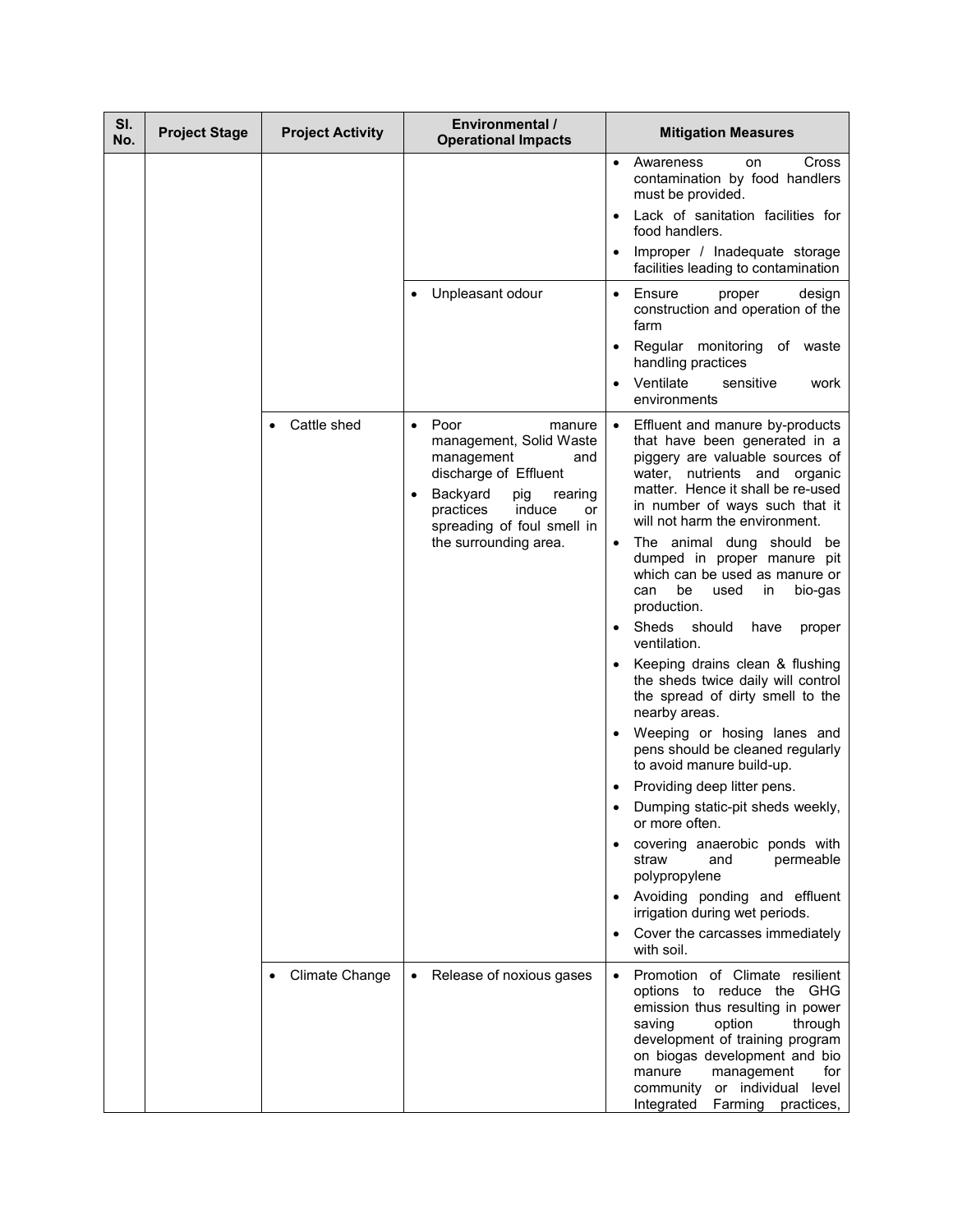| SI.<br>No. | <b>Project Stage</b> | <b>Project Activity</b> | Environmental /<br><b>Operational Impacts</b>                                                                                                                                                                                                                | <b>Mitigation Measures</b>                                                                                                                                                                                                                                                                                                                                                                  |
|------------|----------------------|-------------------------|--------------------------------------------------------------------------------------------------------------------------------------------------------------------------------------------------------------------------------------------------------------|---------------------------------------------------------------------------------------------------------------------------------------------------------------------------------------------------------------------------------------------------------------------------------------------------------------------------------------------------------------------------------------------|
|            |                      |                         |                                                                                                                                                                                                                                                              | such Pig Fish Farming should be<br>promoted, where urine, excreta<br>of pig and spilled pig feeds can<br>be applied manually into the<br>pond water containing fish at a<br>pre-determined dose.                                                                                                                                                                                            |
|            |                      | Soil Pollution          | Soil pollution is another<br>$\bullet$<br>delicate<br>issue<br>when<br>coming to spills and leaks<br>of manure from pig farm.                                                                                                                                | Applying manure to the soil has<br>$\bullet$<br>positive impacts on the soil it<br>supplies<br>nutrients,<br>especially<br>Nitrogen and Potassium and<br>improves the fertility of the soil;<br>Manure<br>should<br>not to<br>be<br>disposed near the water bodies<br>and the human settlements.<br>Manure from the pig farm should                                                         |
|            |                      |                         |                                                                                                                                                                                                                                                              | be disposed/ applied at different<br>locations, so as to maintain<br>uniformity. It should not be<br>dispersed at one location as it<br>may lead to accumulation                                                                                                                                                                                                                            |
|            |                      | <b>Water Pollution</b>  | Pollution<br>Water<br>(liquid)<br>waste from shed can leak<br>into groundwater or mix<br>with surface water it may<br>lead to an increase of<br>nitrogen and phosphorous<br>component which is likely<br>to result in algal bloom<br>and other toxic effect. | Cleaning<br>the<br>waste<br>water<br>$\bullet$<br>storage pit or lagoon frequently,<br>a limited amount of waste water<br>can be used in the nearby fish<br>ponds which in turn can act as a<br>source of fish feed.                                                                                                                                                                        |
|            |                      | <b>Air Pollution</b>    | Air Pollution- Storage of<br>Pig manure may lead to<br>emanation of toxic gases<br>hydrogen<br>such<br>as<br>ammonia<br>sulphide and<br>that leads to respiratory<br>problems in human.                                                                      | Manure should be used as bio<br>$\bullet$<br>compost material in agricultural<br>field after decomposition.<br>Establishment of biogas plant<br>could a best way to manage the<br>toxic gas and it generates the<br>energy to fulfil the demand of<br>day to day cooking fuel.<br>A family having 2-5 pigs can<br>have a biogas establishment.                                              |
|            |                      |                         | <b>Biodiversity Threat</b><br>$\bullet$<br>More Introduction of exotic<br>breed of pig which is<br>threatening<br>indigenous<br>species.                                                                                                                     | Provide<br>to<br>the<br>awareness<br>farmers<br>about<br>importance,<br>adaptability<br>and<br>long<br>term<br>benefits<br>indigenous<br>оf<br>pig<br>species.                                                                                                                                                                                                                              |
|            |                      | Heath and Hygiene       | <b>Health and Disease</b><br>Vaccination                                                                                                                                                                                                                     | Provision of mobile veterinary<br>$\bullet$<br>services to be offered during<br>emergency period for critical and<br>emergency care.<br>Following proper<br>Vaccination<br>$\bullet$<br>and deworming schedule.<br>Provide<br>mandatory<br>health<br>$\bullet$<br>Checkups<br>Provide Pig Health<br>calendar<br>$\bullet$<br>depicting season and disease<br>relationship<br>and<br>related |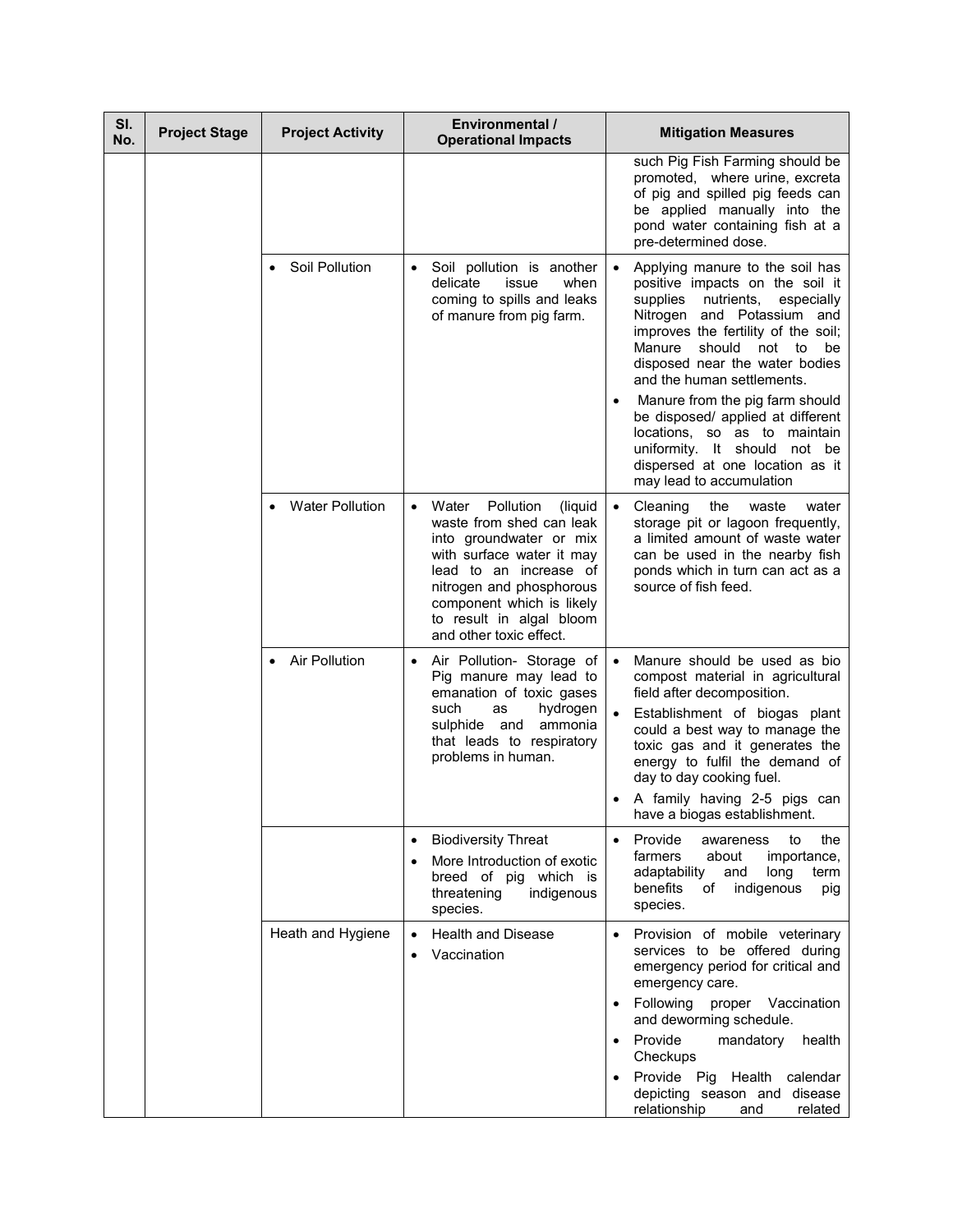| SI.<br>No. | <b>Project Stage</b>                                                        | <b>Project Activity</b>                        | <b>Environmental /</b><br><b>Operational Impacts</b>                                                                                                                                                 | <b>Mitigation Measures</b>                                                                                                                                                                                                                                                                                                                                                                                                                                                                                                                                                                         |
|------------|-----------------------------------------------------------------------------|------------------------------------------------|------------------------------------------------------------------------------------------------------------------------------------------------------------------------------------------------------|----------------------------------------------------------------------------------------------------------------------------------------------------------------------------------------------------------------------------------------------------------------------------------------------------------------------------------------------------------------------------------------------------------------------------------------------------------------------------------------------------------------------------------------------------------------------------------------------------|
|            |                                                                             |                                                |                                                                                                                                                                                                      | preventive measures to check<br>disease occurrence.<br>Regular interaction with medical<br>service provider about pig health<br>and precautions that are to be<br>followed.                                                                                                                                                                                                                                                                                                                                                                                                                        |
|            |                                                                             |                                                | Unhygienic Practices<br>in<br>Poor Slaughter House (in<br>open air / on the floor with<br>waste<br>disposal<br>no<br>system)                                                                         | Slaughter House should<br>be<br>operated with proper slaughter<br>license.<br>Legal formulation should<br>be<br>maintained in community based<br>slaughter house as per Slaughter<br>House Act, 2000.<br>Slaughter House<br>should<br>be<br>located far from residential and<br>commercial areas.<br>Slaughter house should have<br>ventilation<br>good<br>system,<br>provided with closed and proper<br>drainage system.<br>Waste water should not be<br>flushed/ discharged in the open<br>area.<br>FIFO or other food handling<br>practices must be practiced<br>Food handlers must be aware of |
|            |                                                                             |                                                | Lack of awareness among<br>small<br>beneficiaries<br>for<br>sustainable pig farming<br>(will lead to problem while<br>the<br>project<br>applying<br>intervention of productivity<br>enhancement),    | possibilities<br>οf<br>cross<br>contamination<br>Providing<br>$\bullet$<br>awareness<br>and<br>capacity building to the farmers,<br>participating communities, local<br>authorities,<br>extension<br>agents,<br>development practitioners etc.,<br>on the promising approaches to<br>minimise environmental impacts<br>due to pig farming.                                                                                                                                                                                                                                                         |
|            | Awareness                                                                   |                                                | Lack of awareness among<br>beneficiaries<br>for<br>small<br>sustainable<br>pig farming<br>(will lead to problem while<br>the<br>project<br>applying<br>intervention of productivity<br>enhancement), | Providina<br>and<br>awareness<br>$\bullet$<br>capacity building to the farmers,<br>participating communities, local<br>authorities,<br>extension<br>agents,<br>development practitioners etc.,<br>on the promising approaches to<br>minimise environmental impacts<br>due to pig farming.                                                                                                                                                                                                                                                                                                          |
| 4.         | <b>Post</b><br><b>Construction</b><br>and Operation<br><b>Stage Impacts</b> | Public<br>health,<br>amenity<br>and<br>hygiene | Attraction<br>of<br>vermin,<br>rodents, scavengers, and<br>breeding<br>sites<br>for<br>other<br>mosquito<br>and<br>vectors borne diseases                                                            | Ensure<br>provision<br>of<br>proper<br>drainage of facilities<br>(ensure<br>there is no stagnant water in the<br>project site and its vicinities)<br>Waste<br>storages,<br>sludge<br>$\bullet$<br>facilities<br>controlled<br>collection<br>regularly<br>to<br>prevent<br>insect<br>attraction and breading;                                                                                                                                                                                                                                                                                       |
|            |                                                                             |                                                | Hygiene                                                                                                                                                                                              | Insure hygiene of equipment's<br>and tools, machine and over all                                                                                                                                                                                                                                                                                                                                                                                                                                                                                                                                   |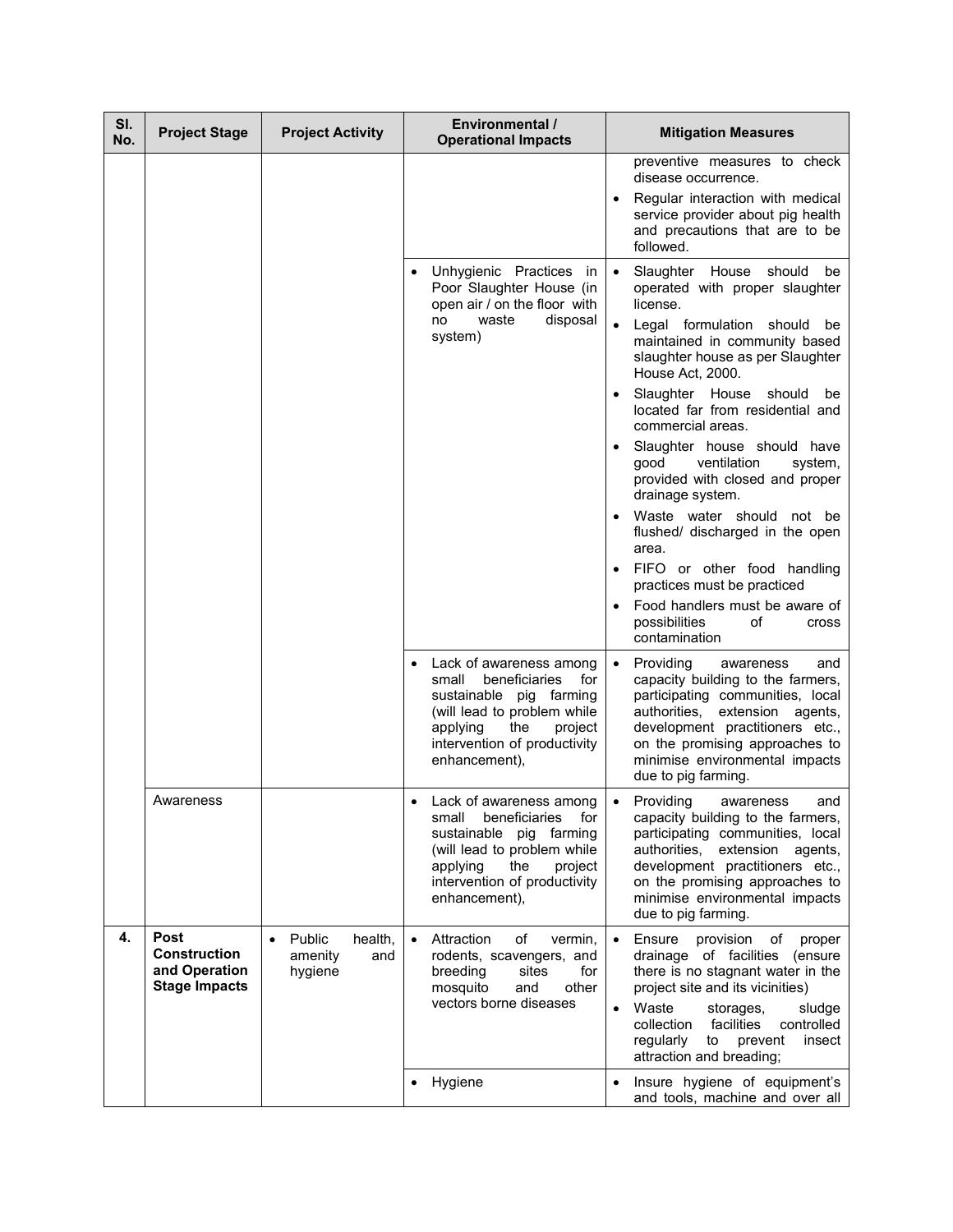| SI.<br>No. | <b>Project Stage</b> | <b>Project Activity</b>                                           | <b>Environmental /</b><br><b>Operational Impacts</b>                                                                                                                            | <b>Mitigation Measures</b>                                                                                                                                                                                                                                                                                                        |
|------------|----------------------|-------------------------------------------------------------------|---------------------------------------------------------------------------------------------------------------------------------------------------------------------------------|-----------------------------------------------------------------------------------------------------------------------------------------------------------------------------------------------------------------------------------------------------------------------------------------------------------------------------------|
|            |                      |                                                                   |                                                                                                                                                                                 | farm<br>slaughter<br>and<br>house<br>sanitation to eliminate bacteria<br>host<br>Inspect regularly workers health<br>and hygiene                                                                                                                                                                                                  |
|            |                      | Storage of the<br>products at cold<br>storages/<br>cooling units. | High<br>of<br>consumption<br>$\bullet$<br>electricity.<br>Gas emissions from the<br>unit<br>Excess use of water for<br>cooling<br>cleaning<br>and<br>purposes<br>Waste disposal | of<br>suitable<br>Use<br>renewable<br>$\bullet$<br>energy like, solar, wind etc.<br>Advanced<br>cooling<br>equipment<br>should be used<br>to reduce<br>emissions<br>Waste water treatment and its<br>$\bullet$<br>recycling should be practiced.<br>disposal<br>Proper waste<br>and<br>$\bullet$<br>treatment should be followed. |
|            |                      | Transportation                                                    | Vehicular emissions to<br>the ambient atmosphere.<br>Cracking of roads due to<br>over weighing vehicles.                                                                        | BS-IV<br>vehicles<br>with<br>valid<br>$\bullet$<br>emission certificate should be<br>used for transportation.<br>Overweighing Vehicles carrying<br>loads<br>exceeding<br>those<br>without<br>permissible<br>proper<br>should<br>permission<br>not<br>be<br>allowed to pass through the<br>constructed roads.                      |
|            |                      | Waste disposal<br>and pollution                                   | handling<br>un safe<br>and<br>disposal of waste                                                                                                                                 | Provide sanitation facilities and<br>$\bullet$<br>ensure collection of all solid<br>waste from all sites and dispose<br>to authorized site and by using<br>authorized method<br>Waste handling and disposal<br>must comply with the CPCB                                                                                          |
|            |                      |                                                                   |                                                                                                                                                                                 | <b>Environmental Standards</b><br>Skins and hides should<br>be<br>transferred to respective bodies<br>timely<br>and<br>ensure<br>proper<br>handling and transportation                                                                                                                                                            |
|            |                      |                                                                   |                                                                                                                                                                                 | dead<br>Disposal<br>of<br>stock.<br>$\bullet$<br>condemned carcasses and other<br>solid wastes should be disposed<br>CPCB-<br>the<br>as<br>per<br>Comprehensive<br>Industrial<br>document for slaughter house,<br>meat and seafood processing<br>Contingency plan for<br>mass<br>$\bullet$<br>disposal of animal carcass in the   |
|            |                      | Wastewater                                                        | Inadequate<br>drainage                                                                                                                                                          | event of disease or disaster<br>Ensure provision of adequate                                                                                                                                                                                                                                                                      |
|            |                      | discharge                                                         | facilities<br>and<br>improper<br>waste handling                                                                                                                                 | drainage facilities<br>Ensure use of proper (leak free)<br>containers to transfer sludge and<br>sewage to authorized disposal<br>site                                                                                                                                                                                             |